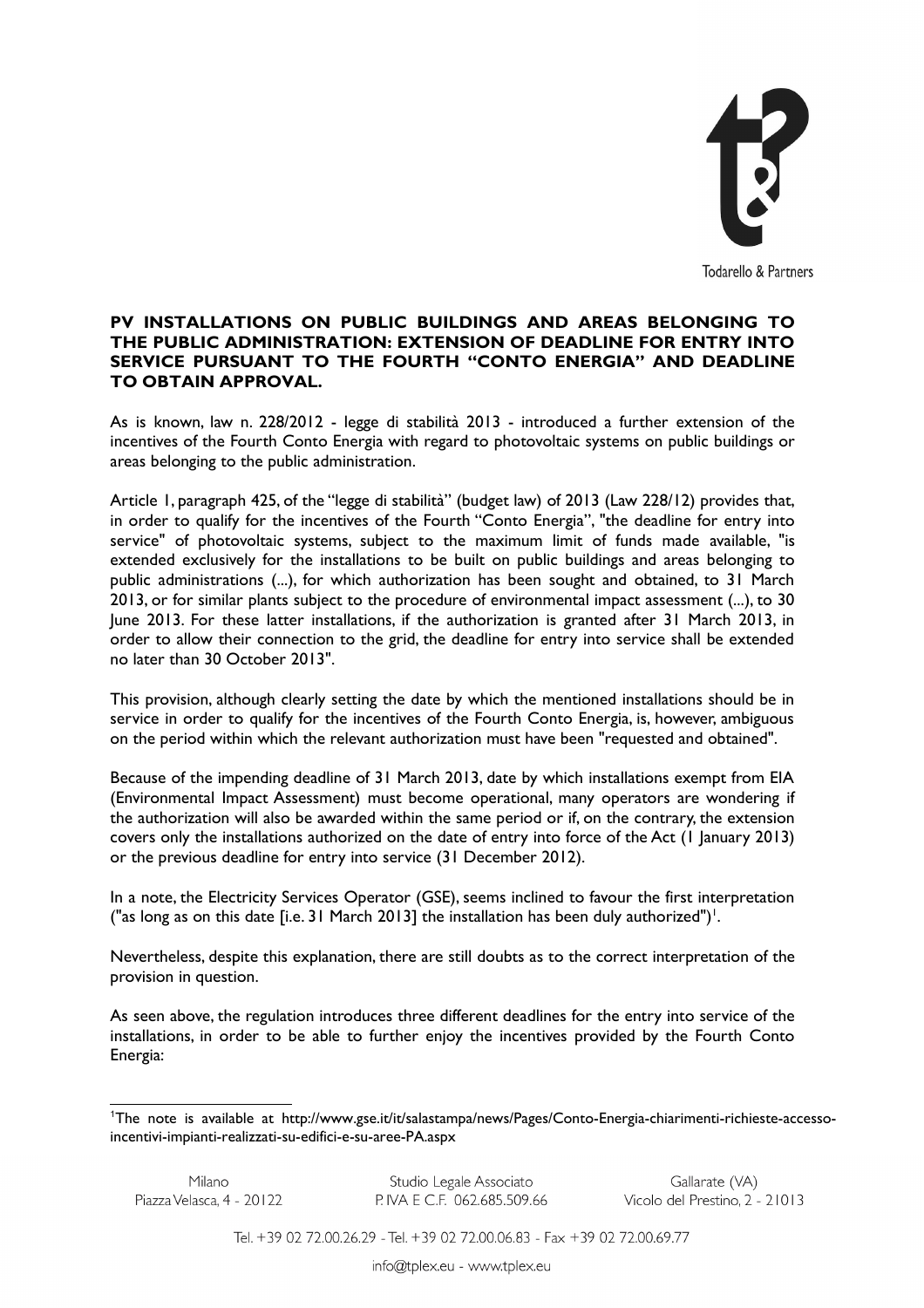- 1. 31 March 2013, for installations whose authorization has been requested and obtained;
- 2. 30 June 2013, for installations subject to EIA;
- 3. 30 October 2013, for installations subject to EIA that have been authorized after 31 March 2013.

As explained, on the basis of a simple reading of the provision, it could be argued that the terms stipulated by the law only relate to the date of entry into operation of the installations.

On the other hand, with regard to the installations referred to in point 1, nothing is said about the  $T_{\text{o}}$  darello & Partners deadline for requesting and obtaining the authorization, which - considering that at the same time in relation to the installations subject to an EIA, the provision specifically refers to authorizations issued after 31 March 2013 - would lead to think that the authorization can be obtained at any time prior to 31 March 2013, as long as in a timely manner.

That said, a different, more restrictive interpretation seems, however, possible.

Indeed, the Fifth Conto Energia (DM 5 July 2012) had already extended to 31 December 2012 the deadline for the entry into service of PV installations on public buildings or areas, in order to access the more generous incentives of the Fourth Conto Energia. Thereafter, the "legge di stabilità" has extended this further by identifying, not one, but three different deadlines for the entry into service of the installations. In short, it appears the legislator may have wanted to provide an integration (to allow further enjoyment of the incentives and benefits of the Fourth Conto Energia) to the transitional period already introduced by the Fifth Conto Energia.

Furthermore, it is worth noting that before the entry into force of Art. 1, paragraph 425, of the legge di stabilità of 2013 (besides the installations requiring EIA) two instances could occur:

- authorization requested and obtained and installation not yet into service;
- authorization requested and not yet obtained.

Therefore, it is possible that the Legislator, in referring to the authorizations requested and obtained, wanted, in fact, to make a selection in order to identify the operators entitled to benefit from the further extension, restricting, however, the effectiveness of the provision exclusively to the hypothesis of installations already approved on 31 December 2012.

Hence, by adhering to this interpretation, the deadline of 31 March should refer only to the entry into service of the installations already approved on 31 December 2012, but not yet connected to the grid.

However, provided you wanted to favour the latter interpretation, a further element of uncertainty would arise with regard to the time limit for the finalization of the authorization procedure (in relation to the case of installations not subject to EIA): 31 December 2012, date of the expiry of the first extension, or 1 January 2013, the date of entry into force of the legge di stabilità (Article 1, paragraph 526).

In conclusion, in light of the problems herein exposed, clarifications from the legislator on this point would be desirable, also in view of the considerable potential relevance that the ability to take advantage of the substantial incentives of the Fourth Conto Energia may have at a time of crisis such as the current one.

\*